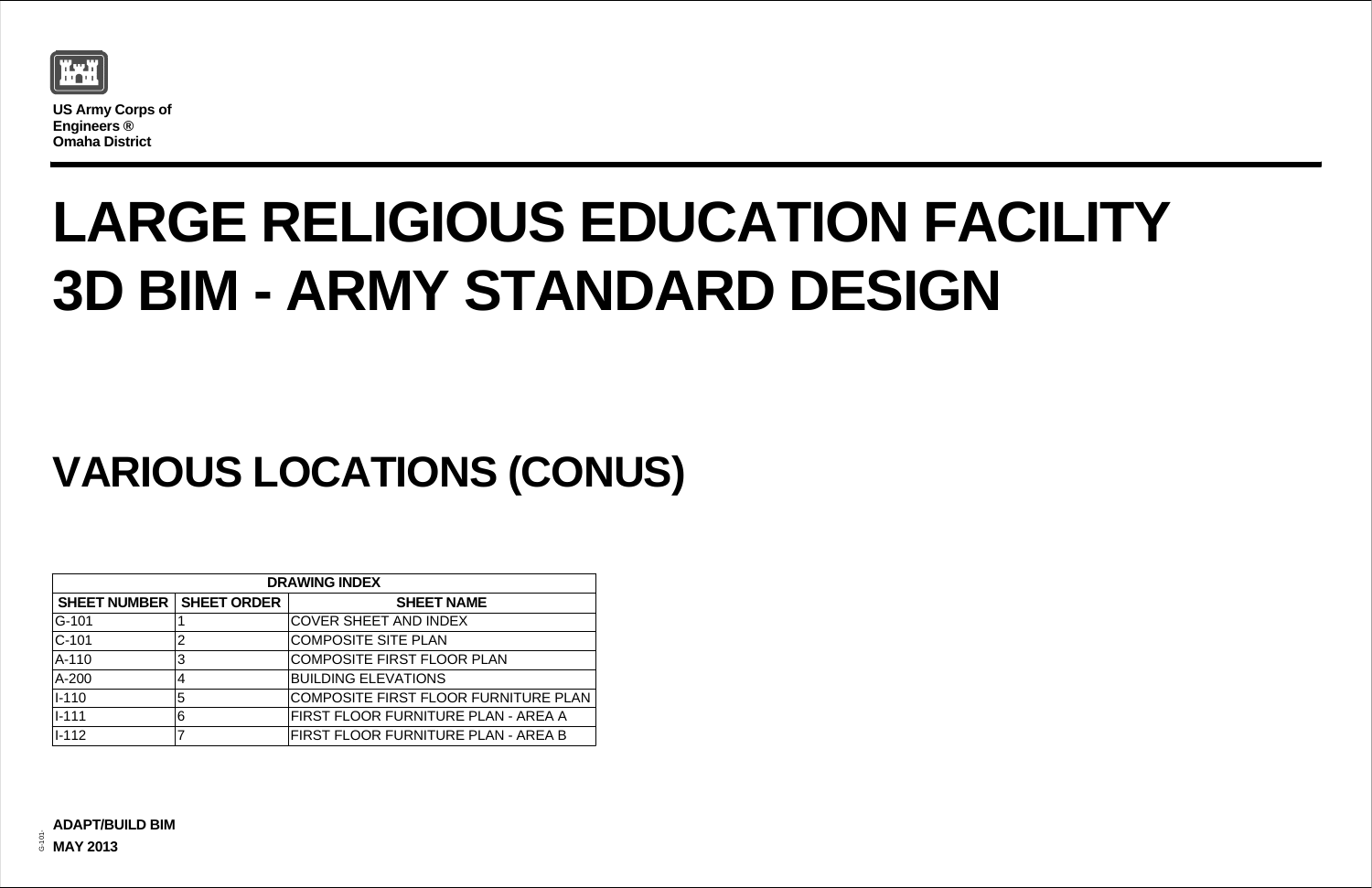1



|                                        | $\mathbf{I}$<br>Engineers ®<br>Omaha                             |                         | <b>US Army Corps of</b>                              |                                                |
|----------------------------------------|------------------------------------------------------------------|-------------------------|------------------------------------------------------|------------------------------------------------|
|                                        |                                                                  |                         |                                                      | APPP<br>DATE                                   |
|                                        |                                                                  |                         |                                                      | <b>DESCRIPT</b>                                |
|                                        |                                                                  |                         |                                                      | <b>MARK</b>                                    |
| ISSUE DATE:<br>MMM 20YY                | SOLICITATION NO.:                                                | PLOT DATE: CONTRACT NO. | FILE NUMBER:                                         |                                                |
| DESIGN BY:<br>ACW                      | DRAWN BY: CKD BY:<br>ACW                                         | SBMT BY:<br>Approver    | $F_{\text{PLOT SCALE:}}$ 7:38:41 AM<br>$1" = 50'-0"$ | FILE NAME:<br>RF_ELC-100<br>22" x 34"<br>SIZE: |
| US ARMY CORPS OF ENGINEERS             | OMAHA, NEBRASKA                                                  |                         |                                                      |                                                |
| <b>SE RELIGIOUS EDUCATION FACILITY</b> | <b>D BIM - ARMY STANDARD DESIGN</b><br>VARIOUS LOCATIONS (CONUS) |                         | COMPOSITE SITE PLAN                                  |                                                |
|                                        | N<br>SHEET                                                       | SHEET<br>2              | <b>FICATION</b><br>ΟF<br>0                           |                                                |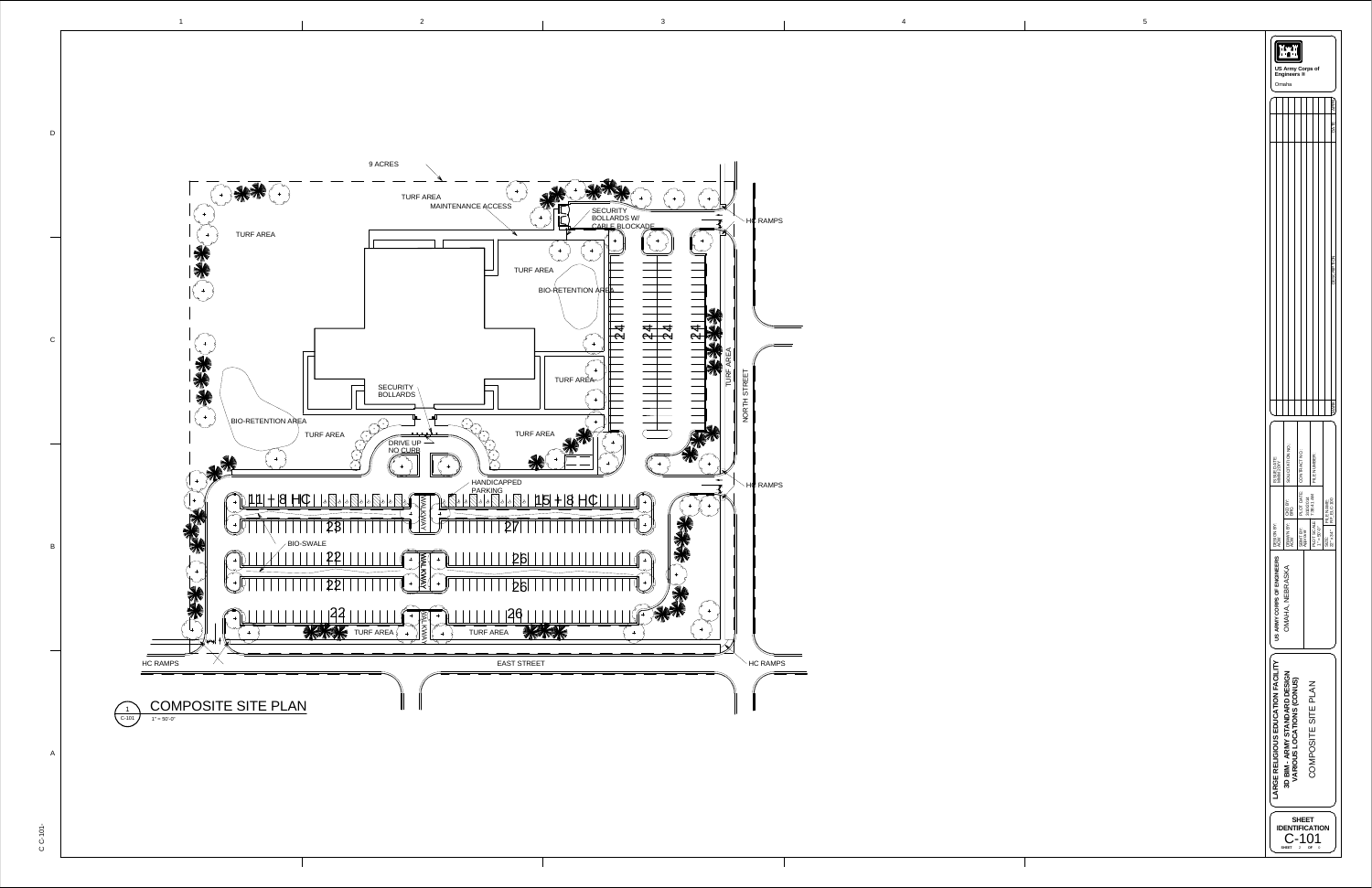1

2 3 4 5

AA - $\overline{\phantom{0}}$  $\stackrel{\textstyle\circ}{\tau}$ -  $\times$  $\times$  $\bm{\times}$ 





| Room Schedule |                                        |         |  |
|---------------|----------------------------------------|---------|--|
| Number        | Name                                   | Area    |  |
|               |                                        |         |  |
| 100           | <b>ENTRY</b>                           | 221 SF  |  |
| 101           | <b>LOBBY</b>                           | 1443 SF |  |
| 102           | <b>DRE OFFICE</b>                      | 161 SF  |  |
| 103           | <b>DRE OFFICE</b>                      | 153 SF  |  |
| 104           | <b>RESOURCE CENTER</b>                 | 1248 SF |  |
| 105A          | <b>RECEPTION</b>                       | 296 SF  |  |
| 105B          | <b>WAITING AREA</b>                    | 117 SF  |  |
| 106           | <b>MULTI-PURPOSE AREA</b>              | 4264 SF |  |
| 107           | <b>CORRIDOR</b>                        | 1191 SF |  |
| 108A          | <b>CORRIDOR</b>                        | 440 SF  |  |
| 108B          | <b>CORRIDOR</b>                        | 245 SF  |  |
| 109           | <b>STORAGE</b>                         | 93 SF   |  |
| 110           | SMALL CLASSROOM - 1ST GRADE            | 536 SF  |  |
| 111           | <b>SMALL CLASSROOM - PRE-K &amp; K</b> | 536 SF  |  |
| 112           | <b>SMALL CLASSROOM - TODDLER</b>       | 526 SF  |  |
| 113           | <b>SMALL CLASSROOM - TODDLER</b>       |         |  |
|               |                                        | 525 SF  |  |
| 114           | <b>SMALL CLASSROOM - INFANT</b>        | 525 SF  |  |
| 115           | <b>SMALL CLASSROOM - INFANT</b>        | 526 SF  |  |
| 116           | SMALL CLASSROOM - PRE-K & K            | 536 SF  |  |
| 117           | <b>STORAGE</b>                         | 232 SF  |  |
| 118           | <b>MEN</b>                             | 235 SF  |  |
| 119           | <b>WOMEN</b>                           | 235 SF  |  |
| 120A          | <b>LARGE CLASSROOM</b>                 | 871 SF  |  |
| 120B          | <b>LARGE CLASSROOM</b>                 | 873 SF  |  |
| 121           | <b>STORAGE</b>                         | 165 SF  |  |
| 122           | SMALL CLASSROOM - 1ST GRADE            | 541 SF  |  |
| 123           | <b>CONFERENCE ROOM</b>                 | 1032 SF |  |
| 124           | SMALL CLASSROOM - 2ND TO ADULT         | 570 SF  |  |
| 125           | <b>CORRIDOR</b>                        | 755 SF  |  |
| 125A          | <b>VESTIBULE</b>                       | 70 SF   |  |
| 126           | <b>STORAGE</b>                         | 646 SF  |  |
| 127           | <b>MEN</b>                             | 314 SF  |  |
| 128           | <b>WOMEN</b>                           | 316 SF  |  |
| 129           | SMALL CLASSROOM - 2ND TO ADULT         | 567 SF  |  |
| 130           | <b>MECHANICAL ROOM</b>                 | 1603 SF |  |
| 131           | <b>ELECTRICAL ROOM</b>                 | 272 SF  |  |
| 132           | SMALL CLASSROOM - 2ND TO ADULT         | 535 SF  |  |
| 133           | SMALL CLASSROOM - 2ND TO ADULT         | 534 SF  |  |
| 134           | SMALL CLASSROOM - 2ND TO ADULT         | 535 SF  |  |
| 135           | <b>COMMUNICATIONS ROOM</b>             | 200 SF  |  |
| 136A          | <b>LARGE CLASSROOM</b>                 | 871 SF  |  |
| 136B          | <b>LARGE CLASSROOM</b>                 | 873 SF  |  |
| 137           | <b>CORRIDOR</b>                        | 1074 SF |  |
| 138           | <b>CORRIDOR</b>                        | 689 SF  |  |
| 139           | <b>MEN</b>                             | 235 SF  |  |
| 140           | <b>WOMEN</b>                           | 235 SF  |  |
| 141           | <b>VENDING/ RECYCLING</b>              | 237 SF  |  |
| 142           | SMALL CLASSROOM - 2ND TO ADULT         | 536 SF  |  |
|               | SMALL CLASSROOM - 2ND TO ADULT         |         |  |
| 143           |                                        | 533 SF  |  |
| 144           | SMALL CLASSROOM - 2ND TO ADULT         | 532 SF  |  |
| 145           | SMALL CLASSROOM - 2ND TO ADULT         | 532 SF  |  |
| 146           | SMALL CLASSROOM - 2ND TO ADULT         | 533 SF  |  |
| 147           | SMALL CLASSROOM - 2ND TO ADULT         | 536 SF  |  |
| 148           | SMALL CLASSROOM - 2ND TO ADULT         | 536 SF  |  |
| 149           | <b>JANITOR</b>                         | 43 SF   |  |
| 150           | YOUTH MINISTRY CENTER                  | 1248 SF |  |
| 150A          | <b>STORAGE</b>                         | 46 SF   |  |
| 151           | <b>DRE OFFICE</b>                      | 153 SF  |  |
| 152           | <b>DRE OFFICE</b>                      | 161 SF  |  |
| 153           | <b>KITCHEN</b>                         | 415 SF  |  |

GENERAL NOTES:



PLANS.

2. THE LOCATION AND NUMBER OF BUILDING ACCESSORIES (MARKER BOARDS, TACK BOARDS, TOILET ACCESSORIES, DIRECTORIES, ETC.) IS FLEXIBLE. PLEASE SEE ROOM FURNISHING REQUIREMENTS IN STANDARD DESIGN TEXT (AS WELL AS ANY APPLICABLE CODES AND CRITERIA) FOR SPECIFIC FURNISHING REQUIREMENTS. EACH INSTALLATION MAY ADD TO THESE RQUIRED FURNISHINGS TO THE EXTENT THAT THEY DO NOT CONFLICT WITH OTHER ARMY STANDARD DESIGN

REQUIREMENTS.

3. ROOM NUMBERING IS FOR REFERENCE ONLY. ACTUAL ROOM NUMBERING MAY BE ALTERED TO SUIT THE NEEDS OF THE INDIVIDUAL FACILITY OR INSTALLATION.

4. THE NUMBER AND LOCATION OF MEDIA CONSOLES IS FLEXIBLE BASED ON THE NEEDS OF EACH INSTALLATION AND USER GROUP. THIS DOCUMENT ILLUSTRATES SOME OF THE POSSIBLE LOCATIONS FOR MEDIA CONSOLES.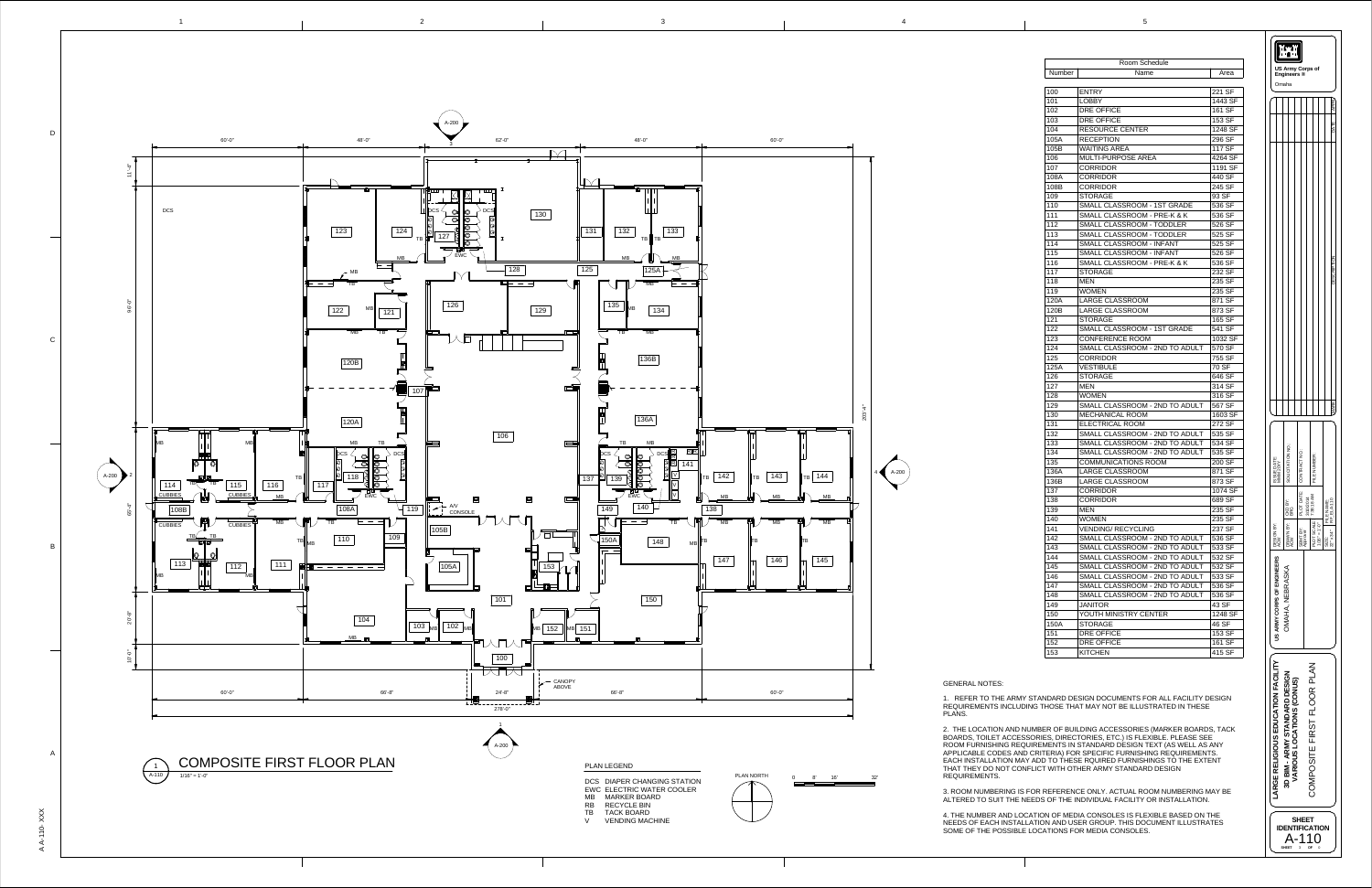

 $\blacktriangleleft$ A بر يو 2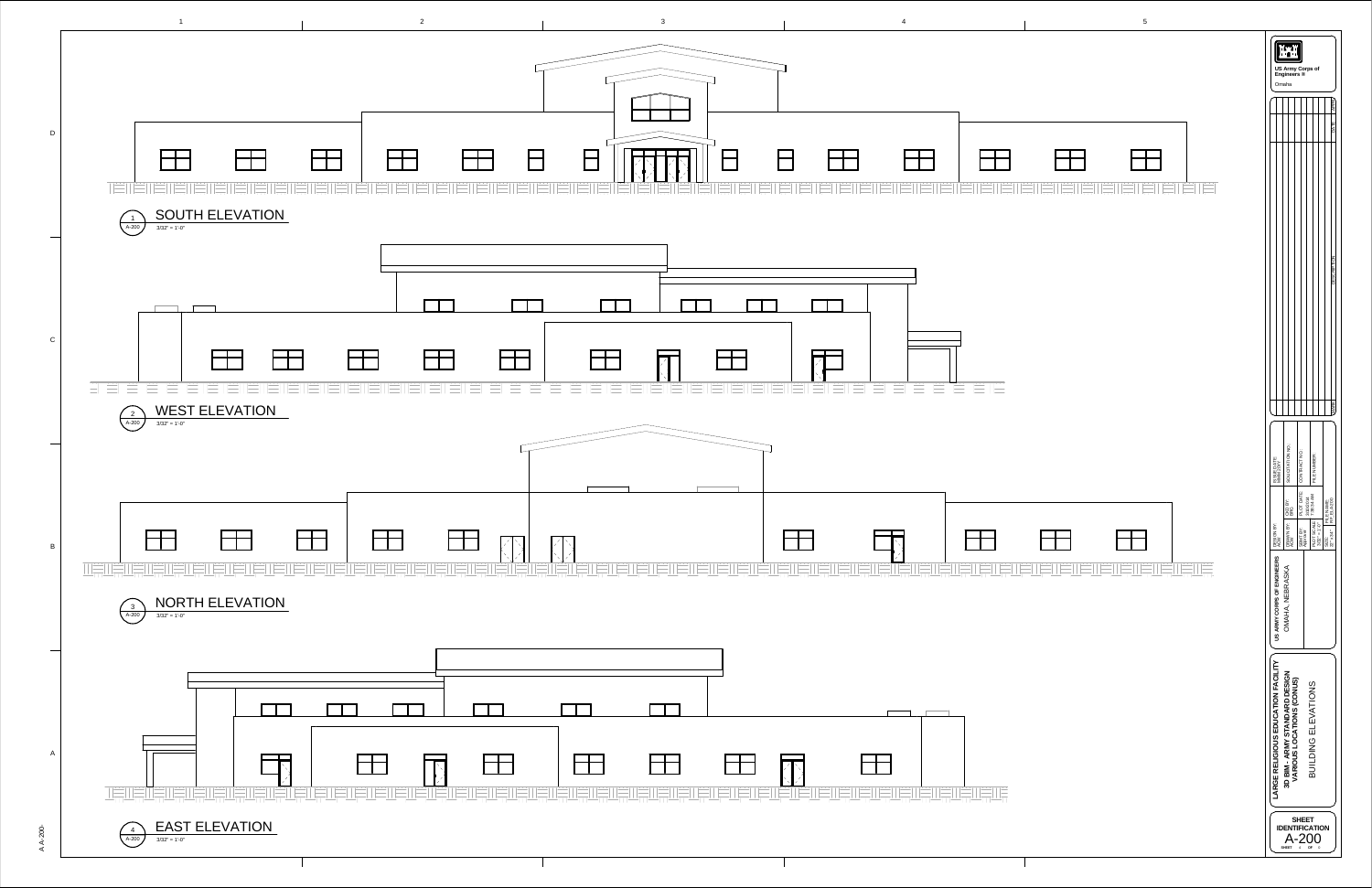



—  $\overline{I}$  $\overline{\phantom{0}}$  NUMB  $102$  $\overline{117}$  $\overline{123}$  $\overline{125}$  $\overline{127}$ 

|       | ROOM SCHEDULE INTERIORS                |
|-------|----------------------------------------|
| JMBER | <b>NAME</b>                            |
| 100   | <b>ENTRY</b>                           |
| 101   | <b>LOBBY</b>                           |
| 102   | <b>DRE OFFICE</b>                      |
| 103   | <b>DRE OFFICE</b>                      |
| 104   | <b>RESOURCE CENTER</b>                 |
| 105A  | <b>RECEPTION</b>                       |
| 105B  | <b>WAITING AREA</b>                    |
| 106   | <b>MULTI-PURPOSE AREA</b>              |
| 107   | <b>CORRIDOR</b>                        |
| 108A  | <b>CORRIDOR</b>                        |
| 108B  | <b>CORRIDOR</b>                        |
| 109   | <b>STORAGE</b>                         |
| 110   | SMALL CLASSROOM - 1ST GRADE            |
| 111   | <b>SMALL CLASSROOM - PRE-K &amp; K</b> |
| 112   | <b>SMALL CLASSROOM - TODDLER</b>       |
| 113   | <b>SMALL CLASSROOM - TODDLER</b>       |
| 114   | <b>SMALL CLASSROOM - INFANT</b>        |
| 115   | <b>SMALL CLASSROOM - INFANT</b>        |
| 116   | <b>SMALL CLASSROOM - PRE-K &amp; K</b> |
| 117   | <b>STORAGE</b>                         |
| 118   | <b>MEN</b>                             |
| 119   | <b>WOMEN</b>                           |
| 120A  | <b>LARGE CLASSROOM</b>                 |
| 120B  | <b>LARGE CLASSROOM</b>                 |
| 121   | <b>STORAGE</b>                         |
| 122   | SMALL CLASSROOM - 1ST GRADE            |
| 123   | <b>CONFERENCE ROOM</b>                 |
| 124   | SMALL CLASSROOM - 2ND TO ADULT         |
| 125   | <b>CORRIDOR</b>                        |
| 125A  | <b>VESTIBULE</b>                       |
| 126   | <b>STORAGE</b>                         |
| 127   | <b>MEN</b>                             |
| 128   | <b>WOMEN</b>                           |
| 129   | SMALL CLASSROOM - 2ND TO ADULT         |
| 130   | <b>MECHANICAL ROOM</b>                 |
| 131   | <b>ELECTRICAL ROOM</b>                 |
| 132   | SMALL CLASSROOM - 2ND TO ADULT         |
| 133   | SMALL CLASSROOM - 2ND TO ADULT         |
| 134   | SMALL CLASSROOM - 2ND TO ADULT         |
| 135   | <b>COMMUNICATIONS ROOM</b>             |
| 136A  | <b>LARGE CLASSROOM</b>                 |
| 136B  | <b>LARGE CLASSROOM</b>                 |
| 137   | <b>CORRIDOR</b>                        |
| 138   | <b>CORRIDOR</b>                        |
| 139   | <b>MEN</b>                             |
| 140   | <b>WOMEN</b>                           |
| 141   | <b>VENDING/RECYCLING</b>               |
| 142   | SMALL CLASSROOM - 2ND TO ADULT         |
| 143   | SMALL CLASSROOM - 2ND TO ADULT         |
| 144   | SMALL CLASSROOM - 2ND TO ADULT         |
| 145   | SMALL CLASSROOM - 2ND TO ADULT         |
| 146   | SMALL CLASSROOM - 2ND TO ADULT         |
| 147   | SMALL CLASSROOM - 2ND TO ADULT         |
| 148   | SMALL CLASSROOM - 2ND TO ADULT         |
| 149   | <b>JANITOR</b>                         |
| 150   | YOUTH MINISTRY CENTER                  |
| 150A  | <b>STORAGE</b>                         |
| 151   | <b>DRE OFFICE</b>                      |
| 152   | <b>DRE OFFICE</b>                      |
| 153   | <b>KITCHEN</b>                         |
|       |                                        |

PLAN NORTH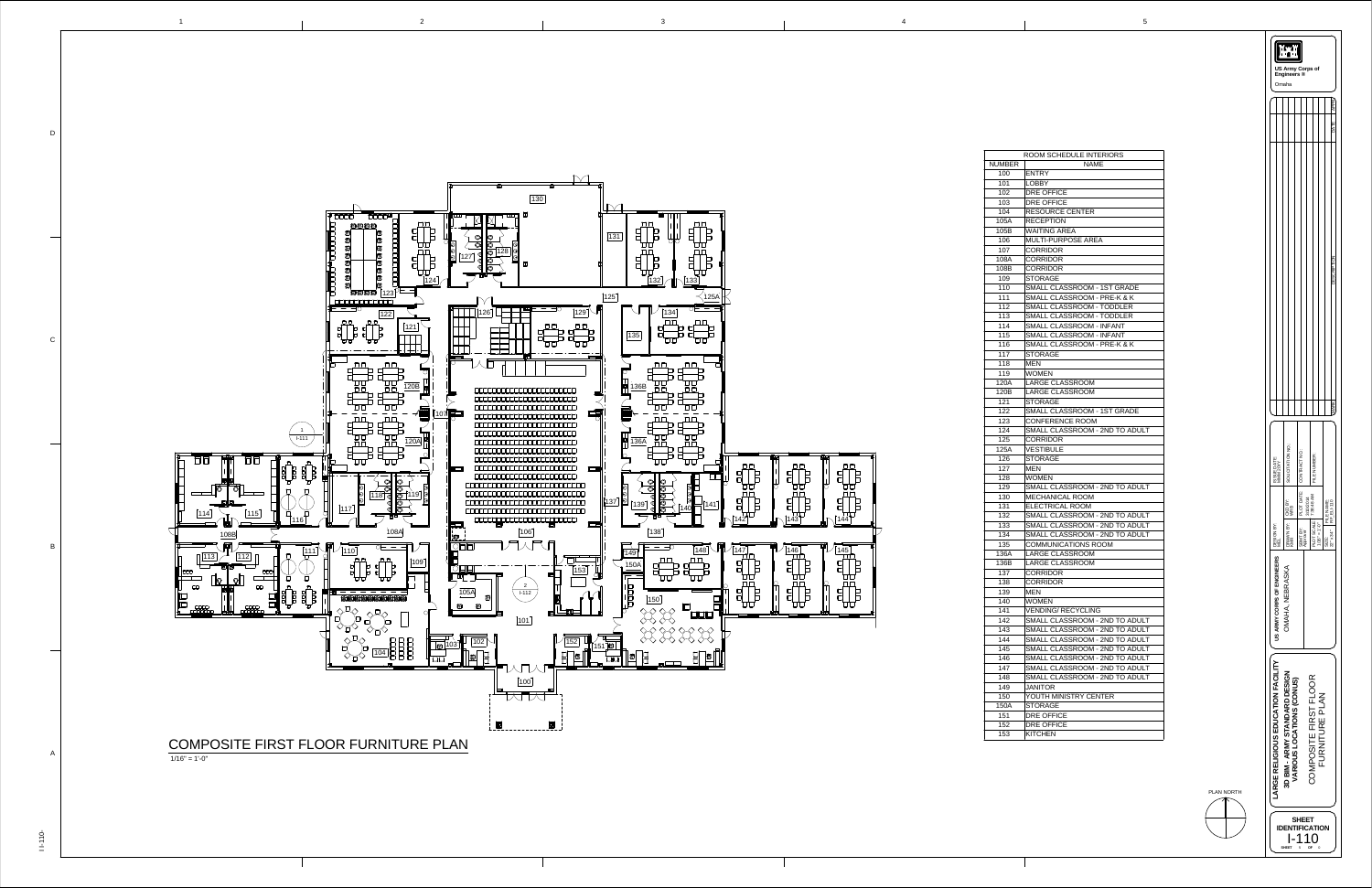| <b>FURNITURE AND EQUIPMENT LEGEND</b>                                                                                                                                                                                                                                                                                                                                                                                                                                                                                                                                                                                              |
|------------------------------------------------------------------------------------------------------------------------------------------------------------------------------------------------------------------------------------------------------------------------------------------------------------------------------------------------------------------------------------------------------------------------------------------------------------------------------------------------------------------------------------------------------------------------------------------------------------------------------------|
| <b>ACCESSORIES:</b><br>A01 SMALL TRASH RECEPTACLE<br>A02 LARGE TRASH RECEPTACLE<br>A03 PAPER RECYCLE RECEPTACLE                                                                                                                                                                                                                                                                                                                                                                                                                                                                                                                    |
| <b>DESKS AND STORAGE:</b><br>D01 U-SHAPED WORKSTATION, R-RETURN<br>D02 U-SHAPED WORKSTATION, L-RETURN<br>D03 NOT USED<br>D04 BOOKCASE                                                                                                                                                                                                                                                                                                                                                                                                                                                                                              |
| <b>MISCELLANEOUS:</b><br>M01 PORTABLE PODIUM<br>M02 NOT USED<br>M03 NOT USED<br>M04 NOT USED<br>M05 NOT USED<br>M06 NOT USED<br>M07 NOT USED<br>M08 REFRIGERATOR<br>M09 RANGE<br>M <sub>10</sub> DISHWASHER<br>M11 ICE MACHINE<br>M12 UNDERCOUNTER REFRIGERATOR<br>M13 MICROWAVE<br>M14 WARMING DRAWER<br>M <sub>15</sub> NOT USED<br>M <sub>16</sub> NOT USED<br>M17 NOT USED<br>M18 TV<br>M19 MEDIA PLAYER<br>M20 RANGE HOOD<br>M21 NOT USED<br>M22 NOT USED<br>M23 CRIB<br>M24 STAGE<br>M25 STAGE DOLLY<br>M40 STORAGE CABINET<br>M41 OPEN DISPLAY SHELVING<br>M42 LOW DISPLAY SHELVING<br>M43 MOVABLE FREESTANDING WORK ISLAND |
| <b>SEATING:</b><br>S01 DESK CHAIR<br>S02 NOT USED<br>S03 GUEST CHAIR<br>S04 LOUNGE CHAIR<br>S05 NOT USED<br>S06 STACKING CHAIR<br>S07 STACKING CHAIR DOLLY<br>S08 NOT USED<br>S09 NOT USED<br>S10 SMALL CHILDREN'S CHAIR<br>S11 NOT USED<br>S12 ROCKER/GLIDER<br>S13 HIGH STOOL                                                                                                                                                                                                                                                                                                                                                    |
| <b>TABLES:</b><br>T01 CONFERENCE TABLE, 48"X12"<br>T02 CHILDREN'S TABLE<br>T03 TABLE DOLLY<br><b>LOBBY END TABLE</b><br>T04<br>T05 NOT USED<br>T06 NOT USED<br>T07 NOT USED<br><b>CONFERENCE TABLE, 60"X12"</b><br>T08<br>T20 CLASSROOM TABLE<br>T21 72" DIA TABLE<br>T22 36" DIA TABLE<br><b>CHILDREN'S CRESENT TABLE</b><br>T23                                                                                                                                                                                                                                                                                                  |

NOTE: 1. WHITE BOARD (WB) AND BULLETIN BOARD (BB) ARE CF/CI.





|             | <b>ROOM SCHEDULE INTERIORS</b>                               |
|-------------|--------------------------------------------------------------|
| NUMBER      | <b>NAME</b>                                                  |
| 100         | <b>ENTRY</b>                                                 |
| 101         | <b>LOBBY</b>                                                 |
| 102         | <b>DRE OFFICE</b>                                            |
| 103         | <b>DRE OFFICE</b>                                            |
| 104         | <b>RESOURCE CENTER</b>                                       |
| 105A        | <b>RECEPTION</b>                                             |
| 105B        | <b>WAITING AREA</b>                                          |
| 106         | <b>MULTI-PURPOSE AREA</b>                                    |
| 107         | <b>CORRIDOR</b>                                              |
| 108A        | <b>CORRIDOR</b>                                              |
| 108B        | <b>CORRIDOR</b>                                              |
| 109         | <b>STORAGE</b>                                               |
| 110         | SMALL CLASSROOM - 1ST GRADE                                  |
| 111         | SMALL CLASSROOM - PRE-K & K                                  |
| 112         | <b>SMALL CLASSROOM - TODDLER</b>                             |
| 113         | <b>SMALL CLASSROOM - TODDLER</b>                             |
| 114         | <b>SMALL CLASSROOM - INFANT</b>                              |
| 115         | <b>SMALL CLASSROOM - INFANT</b>                              |
| 116         | SMALL CLASSROOM - PRE-K & K                                  |
| 117         | <b>STORAGE</b>                                               |
| 118         | <b>MEN</b>                                                   |
| 119         | <b>WOMEN</b>                                                 |
| 120A        | <b>LARGE CLASSROOM</b>                                       |
| 120B        | <b>LARGE CLASSROOM</b>                                       |
| 121         | STORAGE                                                      |
| 122         | <b>SMALL CLASSROOM - 1ST GRADE</b><br><b>CONFERENCE ROOM</b> |
| 123<br>124  | SMALL CLASSROOM - 2ND TO ADULT                               |
| 125         | CORRIDOR                                                     |
| 125A        | <b>VESTIBULE</b>                                             |
| 126         | <b>STORAGE</b>                                               |
| 127         | <b>MEN</b>                                                   |
| 128         | <b>WOMEN</b>                                                 |
| 129         | SMALL CLASSROOM - 2ND TO ADULT                               |
| 130         | <b>MECHANICAL ROOM</b>                                       |
| 131         | <b>ELECTRICAL ROOM</b>                                       |
| 132         | SMALL CLASSROOM - 2ND TO ADULT                               |
| 133         | SMALL CLASSROOM - 2ND TO ADULT                               |
| 134         | SMALL CLASSROOM - 2ND TO ADULT                               |
| 135         | <b>COMMUNICATIONS ROOM</b>                                   |
| 136A        | <b>LARGE CLASSROOM</b>                                       |
| 136B        | <b>LARGE CLASSROOM</b>                                       |
| 137         | <b>CORRIDOR</b>                                              |
| 138         | <b>CORRIDOR</b>                                              |
| 139         | <b>MEN</b>                                                   |
| 140         | <b>WOMEN</b>                                                 |
| 141         | <b>VENDING/RECYCLING</b>                                     |
| 142         | SMALL CLASSROOM - 2ND TO ADULT                               |
| 143         | SMALL CLASSROOM - 2ND TO ADULT                               |
| 144         | SMALL CLASSROOM - 2ND TO ADULT                               |
| 145         | SMALL CLASSROOM - 2ND TO ADULT                               |
| 146         | SMALL CLASSROOM - 2ND TO ADULT                               |
| 147         | SMALL CLASSROOM - 2ND TO ADULT                               |
| 148         | SMALL CLASSROOM - 2ND TO ADULT                               |
| 149         | <b>JANITOR</b>                                               |
| 150         | YOUTH MINISTRY CENTER<br><b>STORAGE</b>                      |
| 150A<br>151 | <b>DRE OFFICE</b>                                            |
| 152         | <b>DRE OFFICE</b>                                            |
| 153         | <b>KITCHEN</b>                                               |
|             |                                                              |

PLAN NORTH